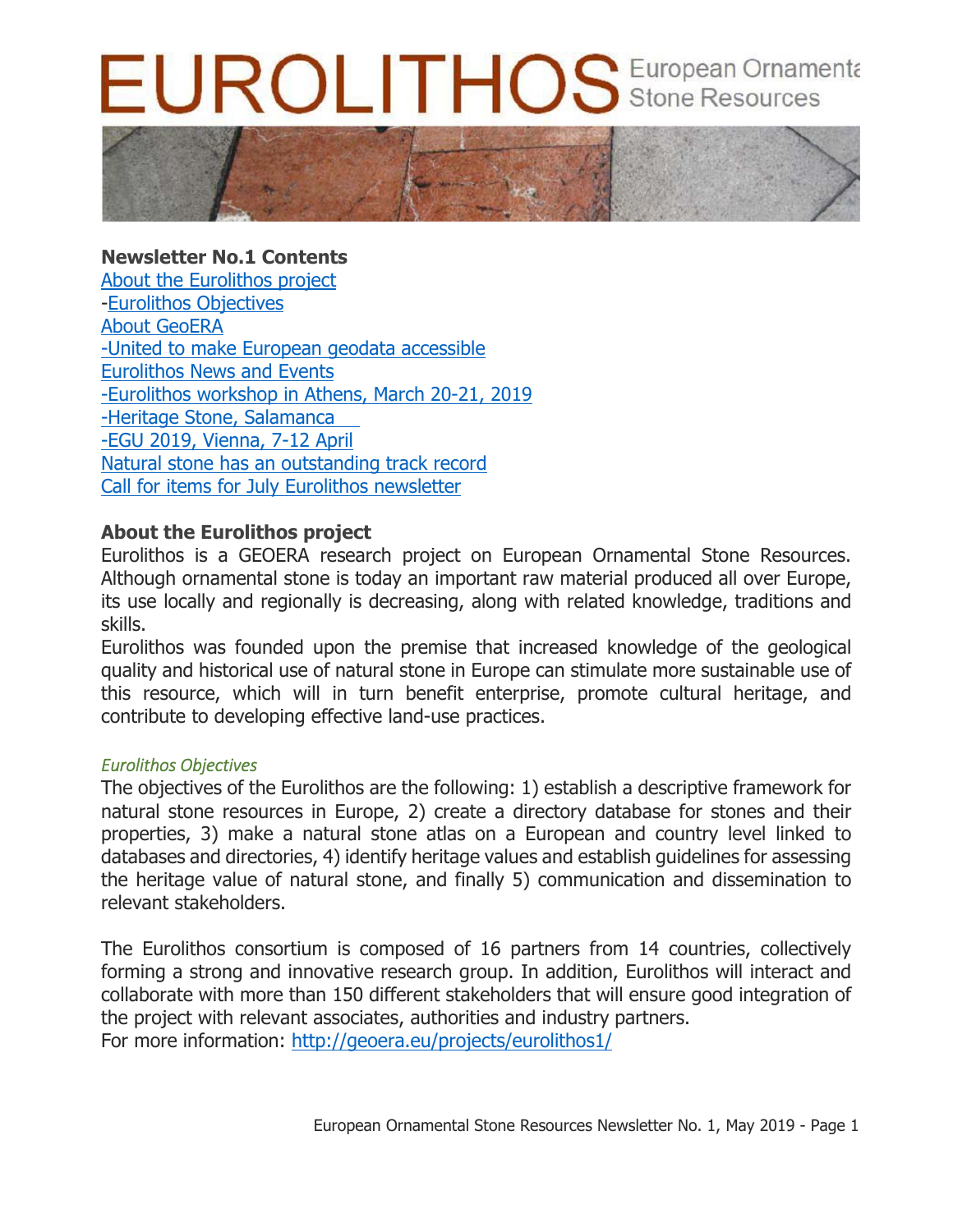# **About GeoERA**

GeoERA is a H2020 ERA-NET that started in January 2017 to establish the European Geological Surveys Research Area, advocating the free movement of researchers, knowledge and technology and align national geoscientific research agendas. The GeoERA programme has been allocated 30M EUR.



#### *United to make European geodata accessible*

Within GeoERA 48 national and regional Geological Survey Organisations from 33 European countries joined forces and will carry out 15 transnational research projects. Projects will focus on harmonizing data, information and expertise across borders, improving current methodologies and modelling techniques. GeoERA will create valuable, accessible results for the public, policymakers and end-users of geological data and information in Europe. All results will be made public through the GeoERA Information Platform a web-based information system building up on the existing European Geological Data Infrastructure (EGDI).

Learn more about the GeoERA and its projects at: http://geoera.eu/

### **Eurolithos News and Events**

*Eurolithos workshop in Athens, March 20‐21, 2019* 



Eurolithos workshop in Athens, March

The participants of the Eurolithos workshop finalized the structure for the directory for ornamental stone and defined actions necessary for the completion of the Work Packages, including the spatial database and atlas, case studies on heritage values and communication activities. On the second day of the workshop, participants visited the Dionysos Marble quarry near Athens and the Acropolis Museum – modern and ancient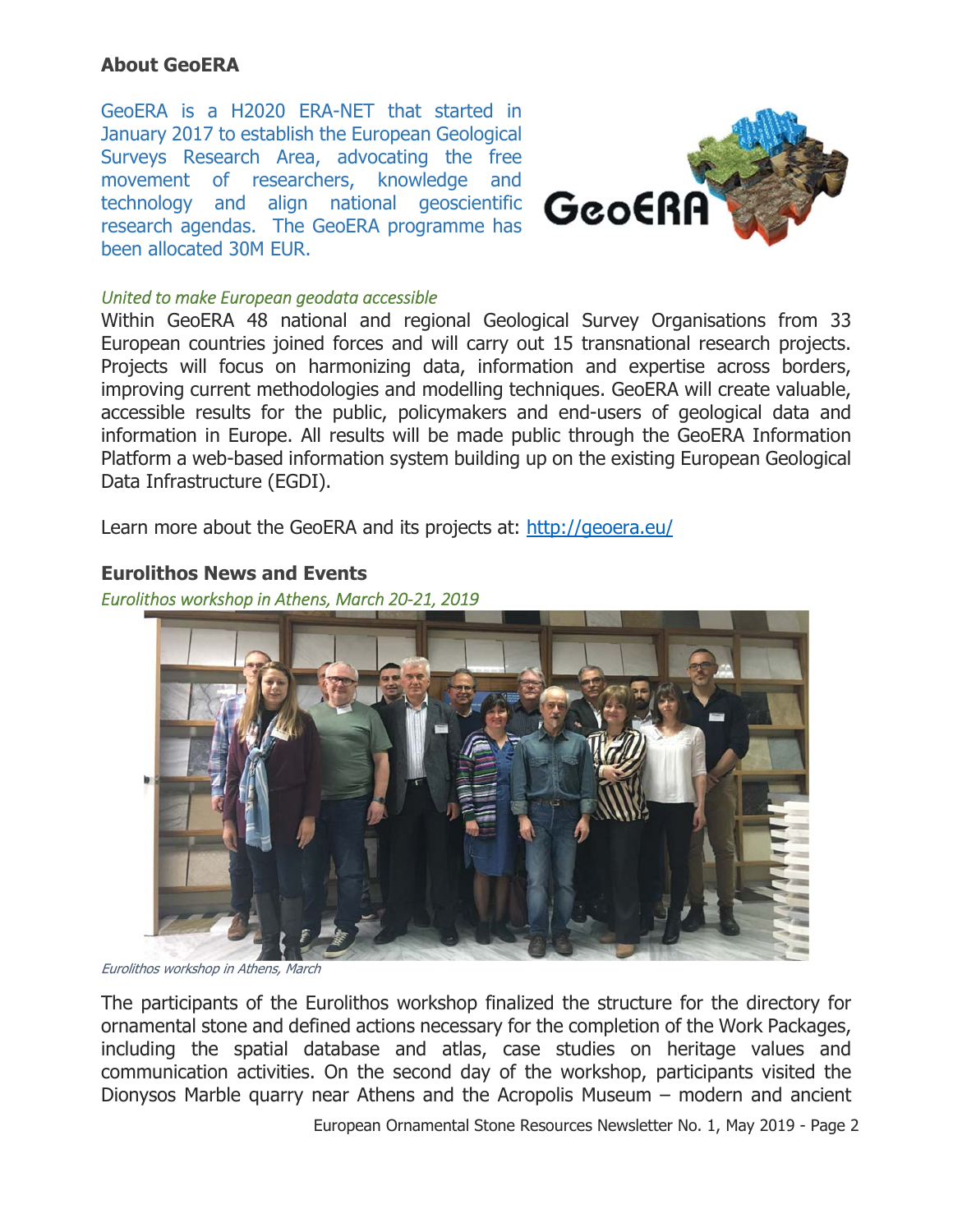production and use of the Pneteli marble. The Annual meeting will take place in Trondheim, Norway, the first week of July 2019.



Old university building in red sandstone, Salamanca. Photo: Tom Heldal

#### *Heritage Stone, Salamanca*

The IUGS Heritage Stone Subcommission meeting was held in Salamanca, October 2018. About 50 participants from all over the globe discussed various issues related to global heritage stone. The meeting included walks in the beautiful "stone city" and field trip to the major sandstone and granite deposits applied in building Salamanca.



Old sandstone quarries near Salamanca

#### *EGU 2019: Vienna, 7‐12 April*

The EGU General Assembly 2019 was held in Vienna, April 7-12. The annual event brings together geoscientists from all over the world and covers all disciplines of the Earth, planetary, and space sciences. More than 16000 scientists participated in this years EGU conference which is the largest geoscience conference in Europe.



European Ornamental Stone Resources Newsletter No. 1, May 2019 - Page 3